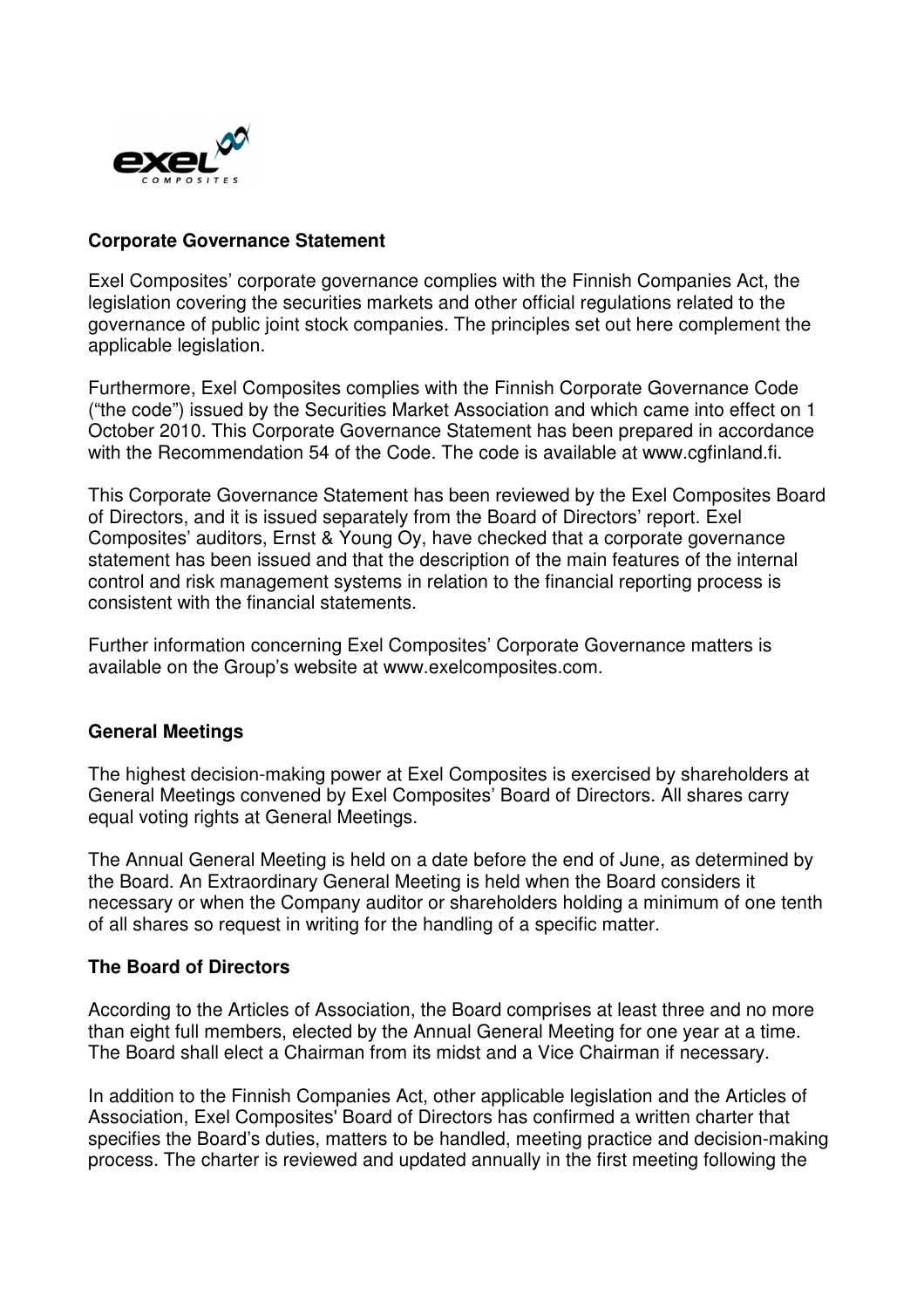election of the Board in the AGM. Board meetings are attended by the President and CEO and the CFO, who acts as the secretary of the Board.

The Board of Directors is responsible for the management of the Company and the proper organization of its activities in accordance with the Finnish Companies Act and the Company's Articles of Association. The Board's principal duties include confirmation of the corporate strategy and budget by function, and decisions on funding agreements, major investments and the purchase or sale of assets. The Board draws up interim reports, the financial statements and the report on operations, appoints and dismisses the President and CEO and decides on the President and CEO's salary.

The Board monitors the Company's financial position with the help of information provided by the Group Management Team. Sufficient information including the agenda for the Board meetings with all relevant information on the Company's structure, operations and markets is distributed at least 7 days before the meeting.

The Board of Directors holds at least seven ordinary meetings per year:

- one meeting to be held for approving the annual accounts;
- a formative meeting to be held after the Annual General Meeting;
- three meetings to be held for approving the interim accounts;

- one meeting to be held to discuss and approve the strategy and the budget process; and - one meeting to be held for discussing and approving the budget for the next financial year.

The Board of Directors is evaluated within the framework of the Nomination Board's work. In addition, the Board performs an annual self-evaluation of its organization, working methods and fulfillment of its duties.

The Board evaluates the independence of each member of the Board at the first meeting following the AGM.

According to the Corporate Governance Code Recommendation 27, the Board of Directors shall establish an Audit Committee if the extent of the Company's business requires that a group with a more compact composition than the Board deals with the preparation of matters pertaining to financial reporting and control. In consideration of the Board of Directors' small size, the Company has decided not to have any permanent Board committees. In compliance with the Corporate Governance Code Recommendation 27, the Board of Directors carries out the duties of the Audit Committee. These duties include, amongst others, review and supervision of financial reporting process, monitoring the efficiency of the Company's internal control and risk management systems, review of auditor's reports as well as preparation of auditor's election.

According to the Recommendation 28 of the Corporate Governance Code, the Board may establish a Nomination Committee to improve the efficient preparation of matters pertaining to the nomination and remuneration of directors. However, Exel Composites' shareholders have considered it essential that the Annual General Meeting establishes a Shareholders' Nomination Board for the preparation of a proposal for election of Board members and fees to be paid to the Board members to be presented to the Annual General Meeting. The Nomination Board comprises the Chairman of the Board and the persons selected by the four largest shareholders (as of the shareholder register situation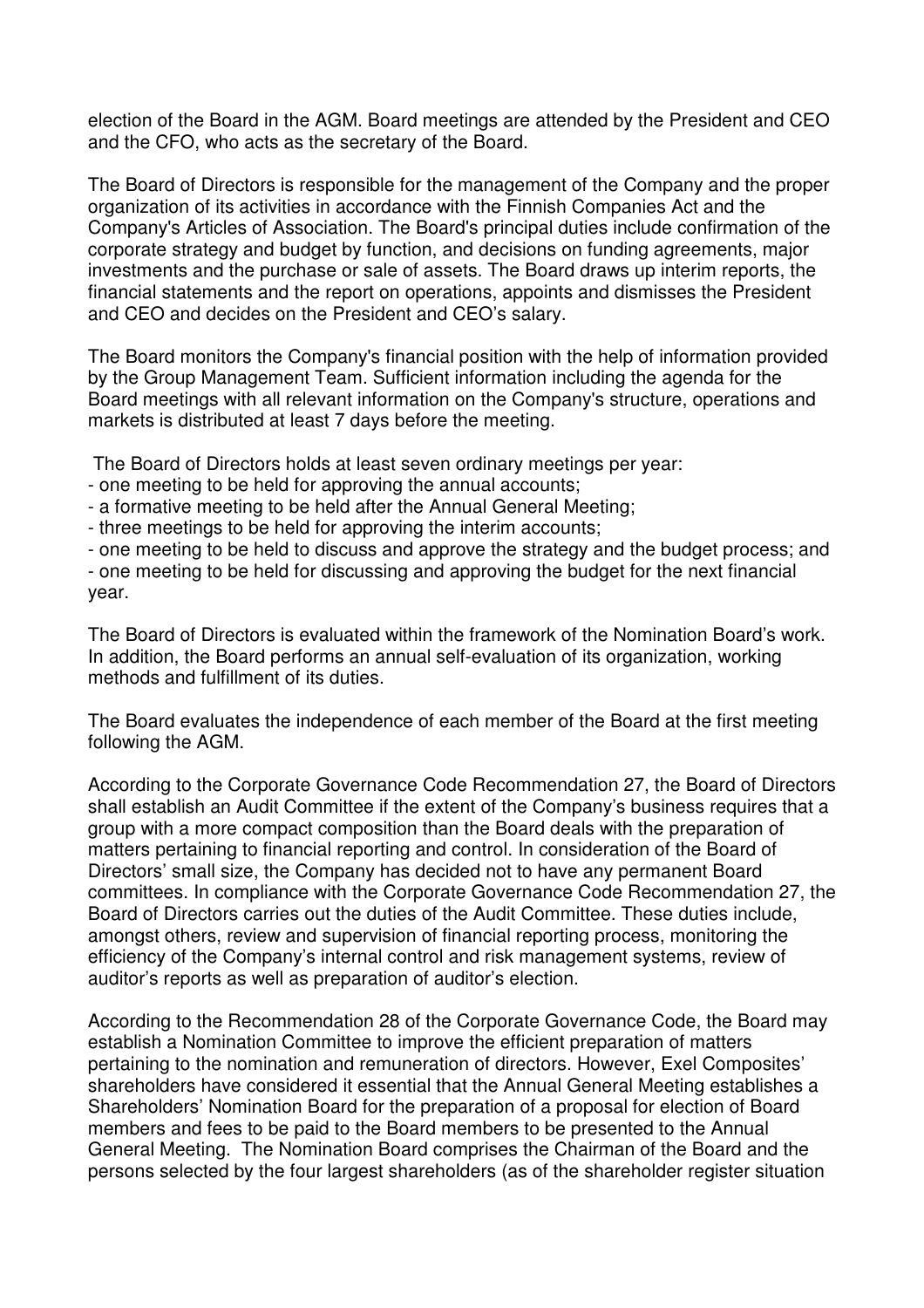on 1 November preceding the Annual General Meeting) and the Chairman acting as an expert member.

In 2014, the Shareholders' Nomination Board comprised Jari Kivihuhta (Nordea Funds Ltd) as chairman, Tuomas Virtala (Danske Capital Finland), Magnus von Knorring (Fondita Fund Management Company Ltd), Karri Alameri (OP Financial Group), and Peter Hofvenstam, the Chairman of the Board of Directors, acting as an expert member. The Nomination Board has met 4 times.

The Nomination Board developed the proposals for the Annual General Meeting 2015 with the active support of representatives of large institutional owners of Exel Composites Plc, including Försäkringsbolaget Alandia (Henrik Viktorsson), Lancelot Asset Management (Tomas Meerits) and Lannebo Fonder (Johan Lannebo).

Jari Kivihuhta was born in 1966. He is CEO at Nordea Funds Ltd.

Tuomas Virtala was born in 1974. He holds an M.Sc. in Finance and a BA (Hons) in European Business. He is Head of Danske Capital Finland.

Magnus von Knorring was born in 1957. He holds an M.Sc. in Economics. He is Chairman of the Board of Fondita Fund Management Company Ltd.

Karri Alameri was born in 1963. He holds a BBA and CEFA. He is Chief Investment Officer at OP Financial Group.

Peter Hofvenstam was born in 1965. He holds an M.Sc. in Economics. He is Senior Vice President of Nordstiernan AB.

## **Members of the Board**

On 27 March 2014 the Annual General Meeting appointed Heikki Hiltunen, Peter Hofvenstam, Göran Jönsson and Reima Kerttula to continue on the Board of Directors. Kerstin Lindell was elected as new member of the Board of Directors as Heikki Mairinoja was no longer available for re-election. At the formative meeting of the Board of Directors held after the Annual General Meeting, the Board of Directors re-elected from among its members Peter Hofvenstam as its Chairman. There is no specific order for the appointment of directors.

Peter Hofvenstam was born in 1965. He holds an M.Sc. in Economics. He is Senior Vice President of Nordstjernan AB.

Heikki Hiltunen was born in 1962. He holds a B.Sc. in Engineering. He is Executive Vice President and Deputy to CEO of Vacon Plc.

Göran Jönsson was born in 1947. He holds an M.Sc. in Economics. He retired in 2008 from the position of President and CEO of Exel Plc. He is currently actively involved in board work and management consulting.

Reima Kerttula was born in 1955. He holds an M.Sc. in Engineering. He is COO of the holding company and Managing Director of the operative companies of Amerplast Ltd.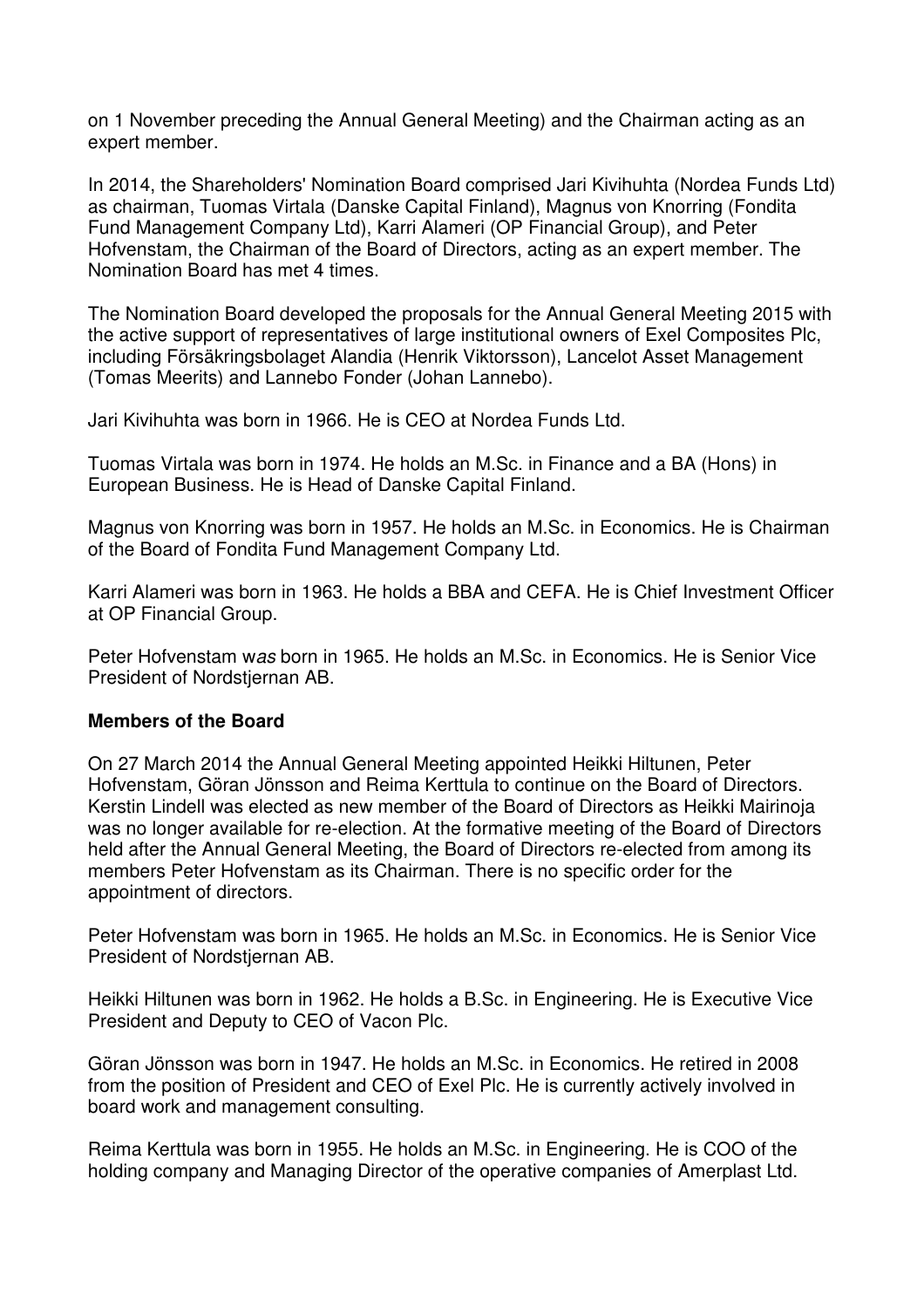Kerstin Lindell was born in 1967. She holds an M.Sc. in Chemical Engineering, a Ph.D. in Polymer Chemistry and an MBA. She is CEO and President of Bona AB.

In 2014, Exel Composites' Board of Directors has evaluated the Board members' independence of the Company in accordance with Recommendation 15 of the Corporate Governance Code in its April 2014 meeting. Heikki Hiltunen, Reima Kerttula and Kerstin Lindell are independent Board members. Peter Hofvenstam was considered as independent from the Company, but non-independent from a major shareholder, since he was the Vice President of Nordstjernan AB. Göran Jönsson is considered as independent from major shareholders, but as non-independent from the Company as former President and CEO of the Company. The Board was considered to comply with the Corporate Governance independency rules.

The term of the current Board members will expire at the end of the AGM 2015.

Further information on the Board (biographical details and holdings) is presented separately under the heading "Board of Directors" on page 26 of the Annual Report 2014 and on the Company website at www.exelcomposites.com.

## **Work of Board of Directors in 2014**

The Board of Directors convened 9 times in 2014 and the average attendance rate at these meetings was 98 per cent.

Besides the regular annual Board work during the financial year 2014, the key priorities included building the new growth strategy to the Company, reinforcing the organization and accelerating the sales force activities.

## **President and CEO**

The President and CEO is appointed by the Board to run the Company on a day-to-day basis in compliance with existing laws and regulations, as well as instructions and decisions given by the Board. Since duties of the Board include supervision of managing director, Exel Composites' President and CEO shall not be elected as member of the Board. The areas of responsibility of the President and CEO include, in addition to the above mentioned legal requirements, and implementing the Board's decisions, specifically also securing growth of the business, acquisitions and strategic projects, the increase in shareholder value, profitability and efficiency of operations, and investments within the limits defined by the Board.

The Board of Directors has adopted Rules of Procedure for the Managing Director containing guidelines and instructions regarding the Company's day-to-day management. In fulfilling his duties the Managing Director shall be assisted by the members of the Group Management Team of Exel Composites and any other corporate bodies established by the Board of Directors.

Riku Kytömäki was appointed Exel Composites' new President and CEO in September 2013. He assumed his duties on 2 January 2014. He succeeded Vesa Korpimies who gave up his duties as President and CEO on 1 January 2014.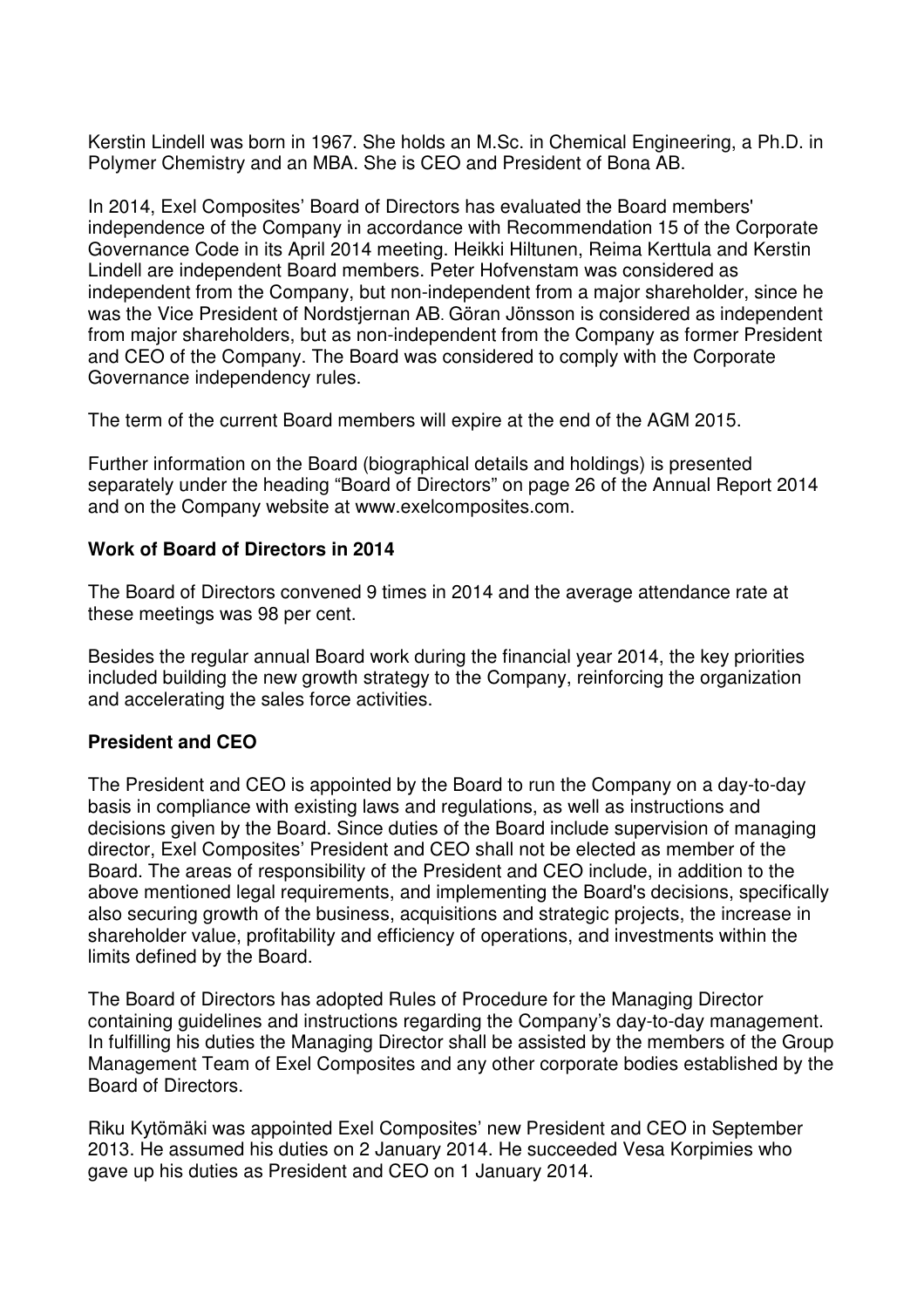Riku Kytömäki was born in 1971 and holds an M.Sc. in Electrical Engineering.

The 2014 information on the President and CEO (biographical details and holdings) is presented separately under the heading "Group Management Team" on page 28 of the Annual Report 2014.

## **Internal control and risk management pertaining to the financial reporting**

Exel Composites' internal control framework and roles and responsibilities for internal control have been defined in Internal Control Policy approved by the Board of Directors.

Exel Composites' system of internal control and risk management related to financial reporting is designed to provide reasonable assurance regarding the reliability of financial reporting and the preparation of financial statements in accordance with applicable laws and regulations, generally accepted accounting principles and other requirements for listed companies.

Exel Composites has established a Controller's manual (accounting and reporting rules), which is regularly updated and communicated throughout the organization. Other internal policies and rules related to the financial reporting process include Treasury Policy, Code of Conduct and Fraud Policy, as well as Decision Making and Signature Policies.

Group accounting maintains a common chart of accounts that is applied in all units. A common enterprise resource planning system and customer relationship management system (CRM) are in use in all the units of the Group. Subsidiaries submit their figures to group reporting system for consolidation purposes. The reported figures are reviewed both in the subsidiaries and in group accounting.

The consolidated financial statements of Exel Composites have been prepared in compliance with International Financial Reporting Standards (IFRS), applying IAS and IFRS standards, as well as SIC and IFRIC interpretations, valid on 31 December 2014. The notes to the consolidated financial statements are also in compliance with the Finnish Accounting and Companies Acts.

The ultimate responsibility for the appropriate arrangement of the control of the Company accounts and finances falls on the Board of Directors. In accordance with the Charter of the Board of Directors, the Board performs the duties of an Audit Committee. These duties include overseeing of the accounting and financial reporting process, the audit of the financial statements, and the review of internal control procedures as well as communication with the Company's auditors. The President and CEO is responsible for the implementation of internal control and risk management processes and ensuring their operational effectiveness. The President and CEO is also responsible for ensuring that the Company accounting practices comply with the law and that financial matters are handled in a reliable manner. The Group's management assigns responsibility for the establishment of more specific internal control policies and procedures to personnel responsible for the unit's functions. Management and employees are assigned with appropriate levels of authority and responsibility to facilitate effective internal control over financial reporting.